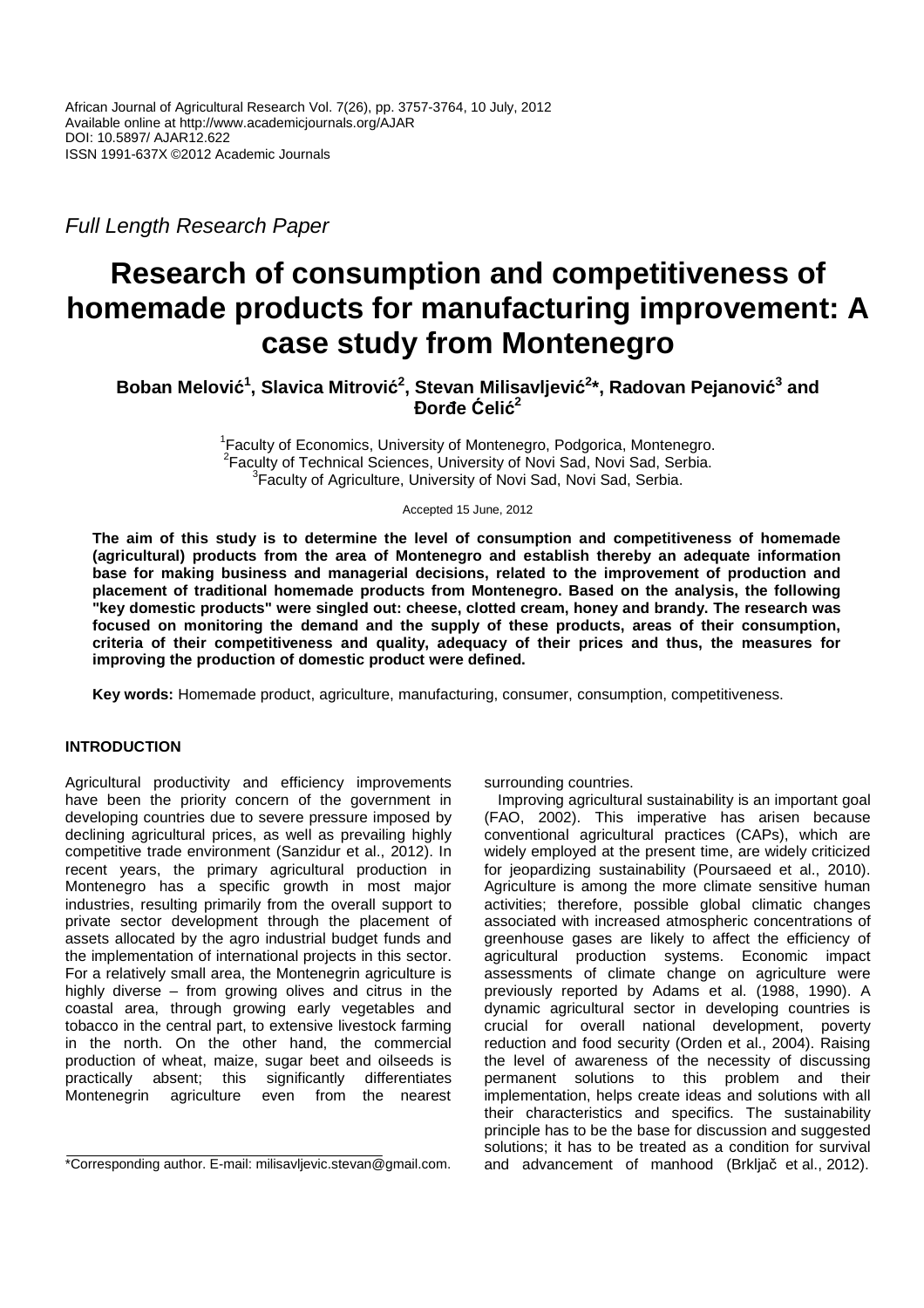Compared to several countries of the European Union (EU), the economic importance of agriculture in Montenegro is much higher, accounting for about 15% of the gross domestic product. When coupling the primary production sector and the manufacturing sector, over one-fifth of gross domestic product (GDP) appears to be generated by the food and beverage industry; thus, as indicated by the importance and contribution of this sector, the state investments in this sector should be increased. Agricultural areas account for 38% (518,067 ha) of the total territory of Montenegro. The amount of agricultural land of 0.82 ha per capita is an important resource since Montenegro according to this indicator is among the top European countries. However, Montenegrin agriculture cannot meet the population's need in food, so the food stability depends largely on imports. The reason for this is not only in the small-scale of homemade production; instead, it is in low marketability and competitiveness of the overall manufactured products. Consumers are also motivated by habits of consuming homemade products for hygiene and taste reasons (Zaibeta et al., 2004). Given the lack of contracted production, the placement of certain groups of seasonal products (vegetables, Mediterranean fruit, and lamb meat) and the purchase of milk by the state is a particularly problematic area.

The structural characteristics of agriculture, which are important for the development of homemade products, are rather unfavorable: agriculture is dominated by small family farms, fragmented and parceled lands with low productivity, resulting ultimately in the relatively low competitiveness of most agricultural products and restraining large scale production. The significance of agriculture for the rural community is still by far the most important activity of the rural population. It is labor intensive and plays the important role of a social "shock absorber", with more than 60,000 of rural households entirely or partially providing their livelihood in agriculture. It is particularly important in the less developed northern part of Montenegro, where the multiple role of agriculture is manifested to the full extent. The present study included the following four key domestic products: Homemade cheese, homemade clotted cream, natural honey and homemade brandy ("plum").

#### **MATERIALS AND METHODS**

Taking all this into consideration, there is a reasonable need for undertaking research to determine the level of consumption and competitiveness of homemade products, as well as the ability to promote their further production. Based on the above, the objective of this study is defined as an effort to determine the level of consumption and competitiveness of traditional "homemade products" from the territory of Montenegro, and to propose appropriate measures for the improvement of the existing methods of production and marketing these products. Recognizing the general research objective, it is possible to formulate the purpose and task of the investigation, which consist of the following: to collect data on awareness, consumption, competitiveness,

possibilities and opportunities of traditional (agricultural) homemade products on the territory of Montenegro, and on the basis of these information to propose appropriate measures that would be useful for further production and placement of these products.

Considering the criterion of determining product competitiveness as one of the key criteria, it was justified to conduct the research on the territory of entire Montenegro because the ultimate goal is to obtain maximum quality results that contribute to the understanding of the actual situation. The research instrument consisted of a standardized questionnaire containing 72 questions. The sample consists of 401 male and 608 female respondents (1009) from 21 municipalities in Montenegro. This gender composition of respondents is also consistent with questionnaire designing rules, given that similar studies have shown that females are the most relevant and most involved in purchase of food products (therefore also of products that are the subject of this research).

The question regarding professional qualification was answered by 1003 examinees; results were as follows: the highest number of respondents was those with secondary school qualification (488 or 48.65%); the lowest number of respondents was those without any qualification (72 or 7.18%). The question "What are your approximate monthly incomes" was answered by 723 (71%) respondents. Most of them (42.32%) answered that their average monthly income is between 251 and 400€, which corresponds to the average monthly wages in Montenegro. In the overall structure, the incomes of 19% of respondents were less than 250€. The same is the percentage of respondents with the incomes between 401and 600€. This question was, however, not answered by 51 (7.05%) respondents.

#### **Research design**

In this part, it is necessary to define the data collection methods and give a brief description of the problem. In the present study, primary data were collected using the classical method in the following two ways: through a direct survey ("field research") and through a phone survey. In both cases the same questionnaire was used, previously compiled by eminent economists and psychologists. Based on exploratory research, the "key domestic products" were differentiated, and further course of research was based on the combined method of field and telephone interviews (the so called "CATI" method). Out of the entire sample, 437 respondents were interviewed using the method of field research, while 572 respondents were telephone-interviewed.

Considering the analysis of consumption and competitiveness, as well as the promotion of production and marketing of these types of products, the basic hypothesis was as follows: It is possible to identify the competitive and comparative advantages of the area of Montenegro in the production of traditional domestic products, especially having in mind the particularities of both geographic and natural environment. From the standpoint of geographical dispersion of Montenegro and the various climates in the country, the target markets consuming these product categories can be defined as well. The research task is to identify the products standing out as the "key domestic products", and based on further research to define their areas of consumption, the criteria of quality, the adequacy of supply and the price of:

- (i) Homemade cheese
- (ii) Homemade clotted cream
- (iii) Natural honey
- (iv) Homemade brandy ("plum")

Specifically, diary (especially cheese and clotted cream), brandy (especially of "grape" and "plum") and honey products fall into the product category for which Montenegro is already recognized in the region and beyond; many believe that these should be the basis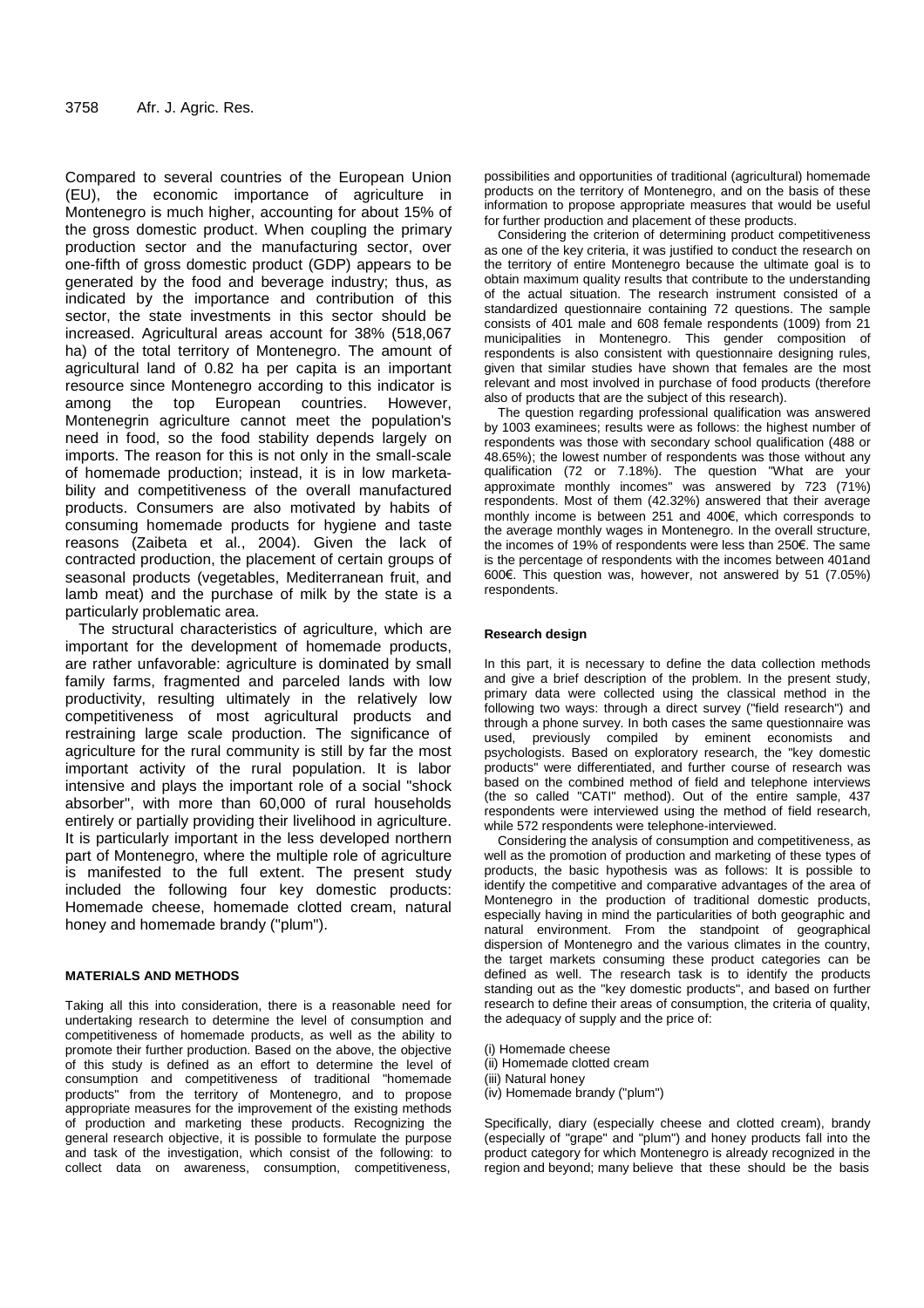both of their competitive and comparative advantage. The fact that these products are manufactured mostly in a traditional way further contributes to their quality. Hence, with the expansion of both coastal and mountain tourism, there is a growing interest for these products. As individual research tasks, the following can be singled out:

(i) To review the total market potential (analysis of conditions existing in the subject areas on the Montenegrin market);

(ii) To select the existing traditional homemade products consumed by citizens in Montenegro, as well as the ability to produce new types of products;

(iii) To assess competitiveness of homemade products from Montenegro;

To identify the strongest/nearest competitors in local markets;

(iv) To review the communication issues between manufacturers and distributors of the underlying product groups.

The survey was conducted between January and June, 2011 on the entire area of Montenegro.

# **RESULTS AND DISCUSSION**

This section consists of a clear and concise description of research results with appropriate recommendations provided to the producers from the territory of Montenegro for making managerial and operational decisions. Taking into account the scope of the paper, primarily the issues of the utmost importance will be analyzed for proving the hypothesis. Based on the defined research objective and hypotheses, the research and statistical analysis of data are presented and explained in details herein. In the part of the questionnaire relating to diet and food products in Montenegro, respondents were given a set of statements (attitudes), where respondents had the opportunity to respond with "strongly disagree", "disagree", "not sure ", "agree", "strongly agree".

(a) The first statement is related to the opportunity of buying high quality food in Montenegro; this question was answered by 1004 (99.5%) of the total respondents. Overall, 357 (35.56%) respondents agreed that it is possible to buy high-quality food in Montenegro; 18.03% (181) of respondents disagree, while 6.47% (65) of respondents strongly disagree with this statement. Based on the above results it can be concluded that almost half of the respondents believe that Montenegrins are provided with the opportunity to buy high quality food. Meanwhile, 294 respondents (29.28%) were not sure about it.

(b) The statement that food in Montenegro is properly controlled and healthy was responded by 992 examinees. In all, 9.17% (91) of the respondents strongly disagreed, while 28.83% (286) disagree, which together makes up almost a third of the respondents who believe that food in Montenegro is not properly controlled and healthy. However, 15.83% (157) of the respondents agree, while only 3.73% (37) of the respondents strongly agree with

the above statement.

(c) The statement that food prices in Montenegro are acceptable was answered by 1001 respondents. More than 2/3 disagrees with the above statement, while only about 10% agree.

(d) The next statement was that the diet of population is adequate and healthy. This statement was answered by 1003 respondents. More than half of the respondents disagreed with this statement, while only 10% of respondents agree.

(e) The statement that homemade products are much healthier than the industrial is responded by 1001 examinees; more than 80% of them agree with this statement, while a small number of about 7% disagree.

(f) The statement that it is difficult to obtain homemade products in Montenegro was strongly disagreed by 4.88% of the respondents; 38.05% disagreed, 20.52% were not sure, 29.08% agreed, while 7.47% strongly agreed. This statement was answered by 1004 respondents, while the results indicated a rather divided opinion about this matter

(g) The statement that homemade food is better and of higher quality than the industrial was answered by a total of 1004 respondents. More than 80% of the respondents agreed with the above statement, while a small number (approximately 7%) disagreed.

(h) The statement that the consumption of traditional (homemade) products is rather low was strongly disagreed by 4.47% and disagreed by 21.45% of the respondents; 22.14% of respondents were not sure, while 42.30% of respondents agreed and 9.63% strongly agreed. This question was answered by a total of 1007 respondents, and thus, the conclusion is that more than half of the respondents believe that the consumption of homemade products is low.

(i) The statement that today almost all the products are imported was answered by 1001 respondents. Overall, 4.9% of the respondents strongly disagreed, 21.08% disagreed; 27.97% of respondents are not sure, while 36.96% of the respondents agreed and 9.09% strongly agreed. Results suggest that almost half of the respondents believe that most products are imported.

(j) Regarding the statement that homemade food is rather expensive, more than 40% of the respondents agreed, while only a quarter of the total number of respondents do not share their opinion.

(k) Finally, the statement that Montenegro is famous for its homemade food was answered by 1002 respondents, with approximately 60% of the respondents agreeing and approximately 16% of respondents not sharing their opinion.

Based on the above results and the analyzed respondent attitudes, the general conclusion is that almost half of the respondents believe that in Montenegro, it is possible to buy food of acceptable quality, while almost a third of the respondents believe that food in Montenegro is not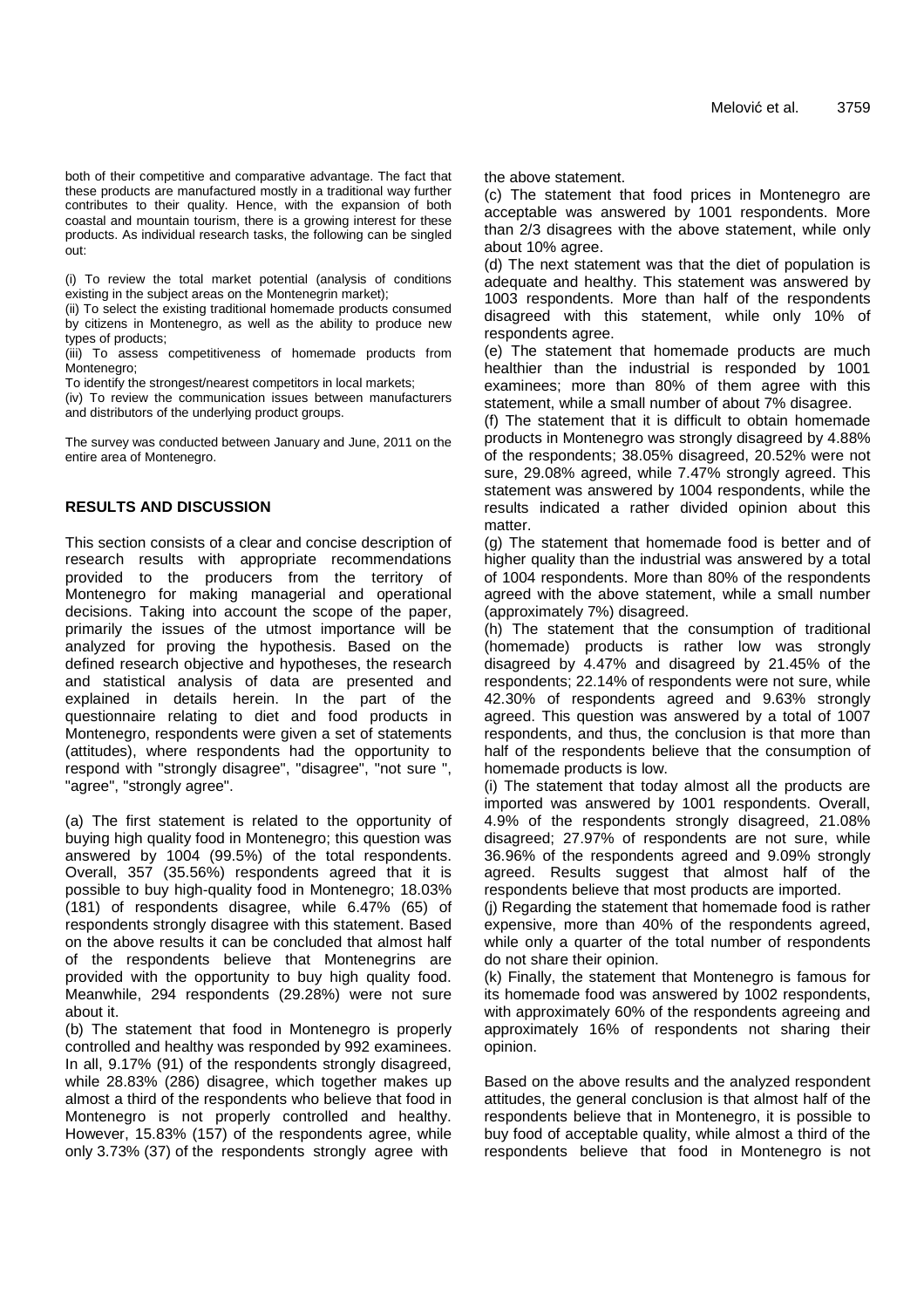| <b>Product</b> | <b>Consumption of domestic products</b> | <b>Number</b> | Percent (%) |
|----------------|-----------------------------------------|---------------|-------------|
|                | Homemade cow cheese                     | 769           | 35.10       |
| 2              | Homemade natural honey                  | 446           | 20.36       |
| 3              | Njeguš Smoked ham                       | 427           | 19.49       |
| 4              | Homemade grape brandy                   | 129           | 5.89        |
| 5              | Homemade clotted cream                  | 191           | 8.72        |
| 6              | Homemade plum brandy                    | 79            | 3.61        |
|                | Homemade goat cheese                    | 53            | 2.42        |
| 8              | Homemade sheep cheese                   | 37            | 1.69        |
| 9              | I do not consume homemade products      | 18            | 0.82        |
| 10             | l am not sure, I do not know            | 42            | 1.92        |
| Total          |                                         | 2191          | 100.00      |

**Table 1.** Consumption of domestic products.

**Table 2.** Regions with the best homemade products.

| Region | Regions with the best homemade products | <b>Number</b> | Percentage (%) | Percentage of the sample (%) |
|--------|-----------------------------------------|---------------|----------------|------------------------------|
|        | Njeguši                                 | 367           | 28.02          | 37.95                        |
| 2      | Berane and Bihor region                 | 120           | 9.16           | 12.41                        |
| 3      | Coastal region                          | 118           | 9.01           | 12.20                        |
| 4      | Durmitor-Pljevlja region                | 390           | 29.77          | 40.33                        |
| 5      | Podgorica region (Kuča and Morača)      | 109           | 8.32           | 11.27                        |
| 6      | Kolašin-Bielo Polje region              | 206           | 15.73          | 21.30                        |
| Total  |                                         | 1310          | 100.00         |                              |

properly controlled and healthy. Also, more than two-third of respondents are dissatisfied with food prices in Montenegro. The research results suggest that more than 80% of respondents believe that homemade products are much healthier than the industrial, with almost the same percent of them believing that homemade food is of higher quality than the industrial. Summarily, the future orientation of producers from the area of Montenegro should be directed towards producing quality food that is properly controlled, while prices of homemade products should be kept on reasonable levels.

# **Consumption of domestic products**

In the above set of questions, respondents were able to check one or more answers. For this reason, the number of respondents (992) was different from the number of answers (2191). Accordingly, survey results for these kinds of questions are given as a percentage of the answers, and not in relation to the number of respondents (Table 1). Results of this part of research are as follows:

(a) In 35.10% of the answers, one of the most commonly used homemade product is cheese;

(b) In 20.36% of the answers, one of the most commonly

used homemade product is honey;

(c) In 19.49% of the answers, one of the most commonly used homemade product is Njeguš smoked ham;

(d) In only 3.61% of the answers, one of the most commonly used homemade product is plum brandy.

Based on these results, the conclusion can be drawn that out of all homemade products, most respondents consume homemade cheese, homemade honey and smoked ham. This means that one of the recommendations for manufacturers from the region of Montenegro is their possible focus on the production of these product categories.

#### **Regions with the best homemade products**

Here, respondents were also offered the possibility of multiple answers. A total of 1310 responses were tested, while there were 967 respondents. As shown by the survey results (Table 2), most respondents (29.77%) consume homemade products from Durmitor-Pljevlja region, while the number of respondents consuming products from Njeguš region is somewhat lower (28.02%). The least consumed products are those from Podgorica region, coastal region and Berane-Bihor region (approximately 8%).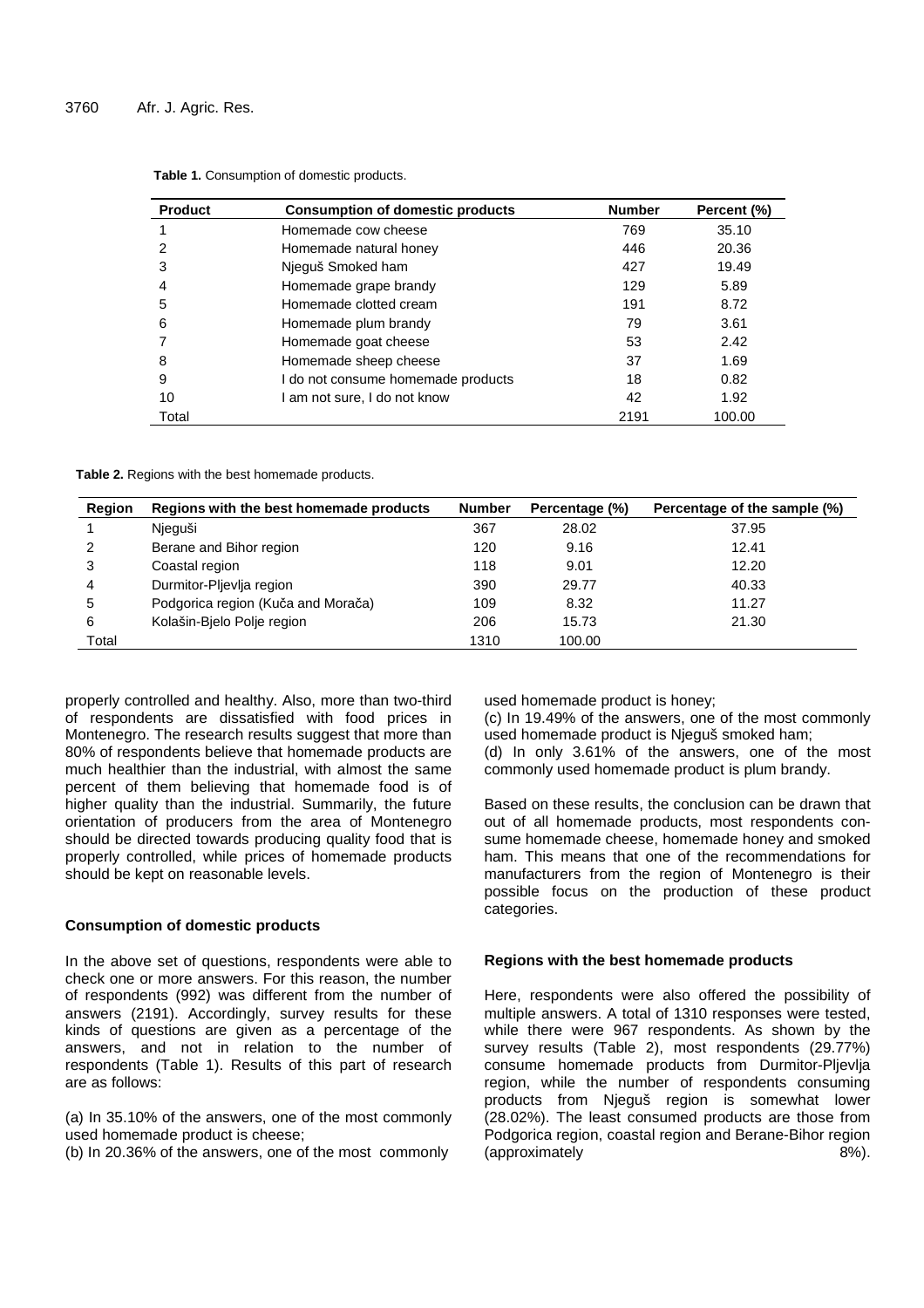| <b>Criteria</b> | <b>Criteria of competitiveness</b> | <b>Number</b> | Percent (%) | Percentage of the sample (%) |
|-----------------|------------------------------------|---------------|-------------|------------------------------|
|                 | Quality                            | 582           | 61.78       | 79.51                        |
| 2               | Price                              | 152           | 16.14       | 20.77                        |
| 3               | Design                             | 139           | 14.76       | 18.99                        |
| 4               | Some other feature                 | 69            | 7.32        | 9.43                         |
| Total           |                                    | 942           | 100.00      |                              |

**Table 3.** Criteria of competitiveness.

#### **Criteria of competitiveness**

When answering the questions about the key criteria of competitiveness of homemade products as compared to that of industrial ones, the respondents were asked to give more than one answer. More than 60% of the respondents (61.78%) believed that quality is the key criteria of competitiveness of homemade products, while 16.14% consider price as a decisive factor (Table 3). The abovementioned attitude of the respondents further confirms good prospects of production of homemade products on the territory of Montenegro.

#### **Availability of homemade food in Montenegro**

Table 4 presents a set of questions regarding the procurement of homemade food in Montenegro. Over a third of the respondents (36.84%) believe that cheese should be procured from relatives, friends or on recommendations. Given the attitude of 36.94% of the respondents, the opinion is almost identical regarding the acquisition of clotted cream. The survey suggested that the respondents' opinion regarding the procurement of honey and plum brandy is almost identical (36.52% of the respondents believe that honey should be procured from relatives, friends or on recommendation, while 35.61% of them believe that plum brandy should be bought in the same way).

Furthermore, it is interesting to note that over a third of the respondents believe that industrially manufactured products are "better designed" (packed) as compared to homemade products. More than half of the respondents believe that the manufacturing process of industrial products is better controlled as compared to homemade products. Despite this attitude, more than third of the examinees prefer homemade products regardless to the manufacturing control process. Based on these results, the common recommendation is that in the production of homemade goods small producers (small family farms) have particular advantage, which is compatible with the profile of farmers from the area of Montenegro. Furthermore, the quality and design of homemade products needs special attention, as modern consumers expect adequate product design in addition to its quality.

#### **Measures for promotion of manufacturing homemade products**

In the part relating to measures for the promotion of production, respondents were offered seven statements; they were also allowed to propose specific measures for increasing and promoting production of homemade products. Thus, they proposed the following: expert consultation in the production process, assistance of appropriate institutions specialized in agriculture (Institute of Biotechnology, Faculty of Agriculture), a larger role of marketing and raising national awareness, reducing the price of homemade products, higher benefits from the state, awards and other incentives for farmers, greater support for one of the traditional occupations in Montenegro which will result in retaining a number of educated young people in rural areas. Results of the survey (Table 5) indicated the following:

(a) Regarding the statement that more help from the state is needed (government), 48.95% of the total number (997) of respondents agreed and 36.01% strongly agreed, which makes 2/3 of the respondents; somewhat more than 6% believed the opposite, while 8.93% are not sure.

(b) Regarding the statement that it is necessary to establish associations and cooperatives for the production of homemade products, more than half of the respondents (497 out of 974) agreed, 273 strongly agreed, while approximately 8% disagreed, meaning that there is almost a unanimous opinion of respondents with respect to the above.

(c) More than half of the respondents (540 out of 998) agreed with the statement that it is useful to open small dairies and processing facilities for the production and processing of homemade products, and 32 disagreed.

(d) As to the need for better distribution of products in regions which lack homemade production, more than 2/3 of the total number of respondents (996) agreed, while only 27 respondents (2.71%) disagreed with this statement.

(e) 2/3 or approximately 75%, of the respondents believed that the state is required to purchase homemade products, 160 respondents were not sure, while 33 disagreed.

(f) Regarding the need for prices guaranteed by the state,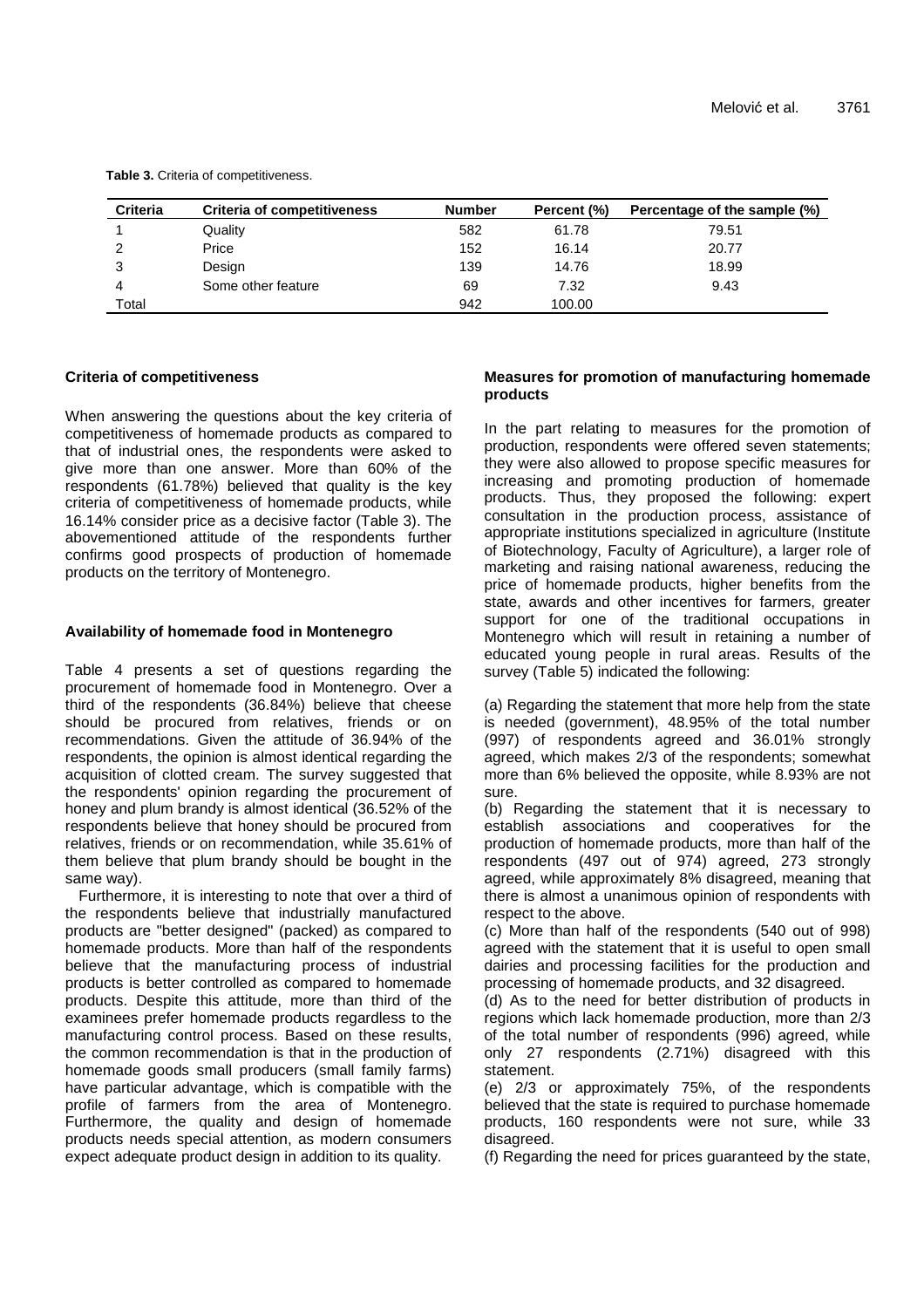**Table 4.** Availability of homemade food in Montenegro.

| Food                                                                                         | <b>Strongly disagree</b> | <b>Disagree</b> | Not sure | Agree | <b>Strongly agree</b> |  |
|----------------------------------------------------------------------------------------------|--------------------------|-----------------|----------|-------|-----------------------|--|
| a) Homemade food is available in almost every store                                          |                          |                 |          |       |                       |  |
| Total number: 1001                                                                           | 169                      | 460             | 211      | 121   | 40                    |  |
| Percentage: 100.00%                                                                          | 16.88                    | 45.95           | 21.08    | 12.09 | 4.00                  |  |
| b) Homemade cheese is available only at the market place                                     |                          |                 |          |       |                       |  |
| Total number: 998                                                                            | 65                       | 313             | 183      | 336   | 101                   |  |
| Percentage: 100.00                                                                           | 6.51                     | 31.36           | 18.34    | 33.67 | 10.12                 |  |
| c) Homemade cheese should be acquired only from relatives, friends or on recommendation      |                          |                 |          |       |                       |  |
| Total number: 980                                                                            | 70                       | 211             | 137      | 361   | 201                   |  |
| Percentage: 100.00%                                                                          | 7.14                     | 21.53           | 13.98    | 36.84 | 20.51                 |  |
| d) Homemade clotted cream is available in stores                                             |                          |                 |          |       |                       |  |
| Total number: 967                                                                            | 109                      | 311             | 281      | 214   | 52                    |  |
| Percentage: 100.00%                                                                          | 11.27                    | 32.16           | 29.06    | 22.13 | 5.38                  |  |
| e) Homemade clotted cream is available only at the market place                              |                          |                 |          |       |                       |  |
| Total number: 990                                                                            | 57                       | 308             | 244      | 297   | 84                    |  |
| Percentage: 100.00%                                                                          | 5.76                     | 31.11           | 24.65    | 30.00 | 8.48                  |  |
| f) Homemade clotted cream should be bought only from relatives, friends or on recommendation |                          |                 |          |       |                       |  |
| Total number: 999                                                                            | 70                       | 181             | 161      | 369   | 218                   |  |
| Percentage: 100.00%                                                                          | 7.01                     | 18.12           | 16.12    | 36.94 | 21.82                 |  |
| g) Homemade honey is available in stores                                                     |                          |                 |          |       |                       |  |
| Total number: 996                                                                            | 103                      | 354             | 234      | 239   | 66                    |  |
| Percentage: 100.00%                                                                          | 10.34                    | 35.54           | 23.49    | 24.00 | 6.63                  |  |
| h) Homemade honey is available only at the market place                                      |                          |                 |          |       |                       |  |
| Total number: 999                                                                            | 96                       | 330             | 283      | 221   | 69                    |  |
| Percentage: 100.00%                                                                          | 9.61                     | 33.03           | 28.33    | 22.12 | 6.91                  |  |
| i) Homemade honey should be bought only from relatives, friends or on recommendation         |                          |                 |          |       |                       |  |
| Total number: 983                                                                            | 57                       | 144             | 191      | 359   | 232                   |  |
| Percentage: 100.00%                                                                          | 5.80                     | 14.65           | 19.43    | 36.52 | 23.60                 |  |
| j) Homemade plum brandy is not available in stores                                           |                          |                 |          |       |                       |  |
| Total number: 985                                                                            | 92                       | 191             | 283      | 265   | 154                   |  |
| Percentage: 100.00%                                                                          | 9.34                     | 19.39           | 28.73    | 26.90 | 15.63                 |  |
| k) Homemade plum brandy should be acquired only from relatives, friends or on recommendation |                          |                 |          |       |                       |  |
| Total number: 997                                                                            | 41                       | 108             | 258      | 355   | 235                   |  |
| Percentage: 100.00%                                                                          | 4.11                     | 10.83           | 25.88    | 35.61 | 23.57                 |  |
| I) Homemade brandy has higher quality than industrial brandy                                 |                          |                 |          |       |                       |  |
| Total number: 994                                                                            | 38                       | 64              | 265      | 325   | 302                   |  |
| Percentage: 100.00%                                                                          | 3.82                     | 6.44            | 26.66    | 32.70 | 30.38                 |  |
| Ij) Homemade wool products are not available in stores                                       |                          |                 |          |       |                       |  |
| Total number: 987                                                                            | 51                       | 142             | 271      | 364   | 159                   |  |
| Percentage: 100.00%                                                                          | 5.17                     | 14.39           | 27.46    | 36.88 | 16.11                 |  |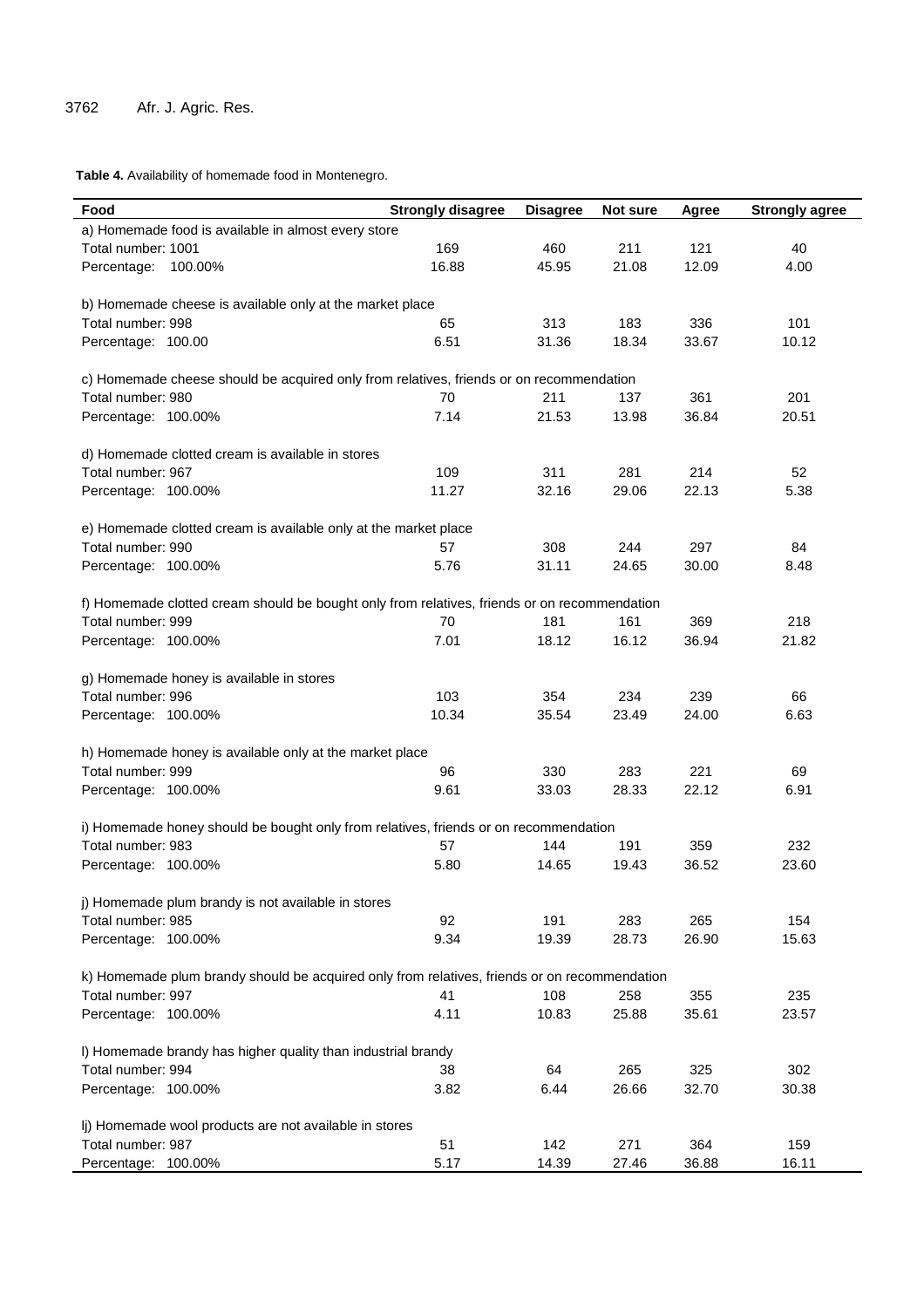#### **Table 4. C**ontd.

| m) A significant number of homemade products are mostly received as gifts                                                                                    |      |       |       |       |       |
|--------------------------------------------------------------------------------------------------------------------------------------------------------------|------|-------|-------|-------|-------|
| Total number: 958                                                                                                                                            | 54   | 131   | 286   | 350   | 137   |
| Percentage: 100.00%                                                                                                                                          | 5.64 | 13.67 | 29.85 | 36.53 | 14.30 |
| n) Homemade products are better designed (packed) than industrial products                                                                                   |      |       |       |       |       |
| Total number: 961                                                                                                                                            | 84   | 262   | 317   | 209   | 89    |
| Percentage: 100.00%                                                                                                                                          | 8.74 | 27.26 | 32.99 | 21.75 | 9.26  |
| nj) All homemade products are available on the market place                                                                                                  |      |       |       |       |       |
| Total number: 970                                                                                                                                            | 35   | 199   | 317   | 334   | 85    |
| Percentage: 100.00%                                                                                                                                          | 3.61 | 20.52 | 32.68 | 34.43 | 8.76  |
| o) The manufacturing process of industrial products is better controlled than the homemade products                                                          |      |       |       |       |       |
| Total number: 1001                                                                                                                                           | 57   | 124   | 274   | 387   | 159   |
| Percentage: 100.00%                                                                                                                                          | 5.69 | 12.39 | 27.37 | 38.66 | 15.88 |
| p) Given that the manufacturing process of industrial product is better controlled, the quality and safety of these is also better<br>than homemade products |      |       |       |       |       |
| Total number: 964                                                                                                                                            | 75   | 209   | 366   | 209   | 105   |
| Percentage: 100.00%                                                                                                                                          | 7.78 | 21.68 | 37.97 | 21.68 | 10.89 |

**Table 5.** Measures for promotion of manufacturing homemade products.

| <b>Measures</b>                                                               | <b>Strongly disagree</b>                                                                              | <b>Disagree</b> | Not sure | Agree | <b>Strongly agree</b> |  |  |
|-------------------------------------------------------------------------------|-------------------------------------------------------------------------------------------------------|-----------------|----------|-------|-----------------------|--|--|
| a) Better government assistance is necessary                                  |                                                                                                       |                 |          |       |                       |  |  |
| Total number: 997                                                             | 26                                                                                                    | 35              | 89       | 488   | 359                   |  |  |
| Percentage: 100.00%                                                           | 2.61                                                                                                  | 3.51            | 8.93     | 48.95 | 36.01                 |  |  |
|                                                                               | b) It is necessary to establish associations and cooperatives for the production of homemade products |                 |          |       |                       |  |  |
| Total number: 974                                                             | 22                                                                                                    | 56              | 126      | 497   | 273                   |  |  |
| Percentage: 100.00%                                                           | 2.26                                                                                                  | 5.75            | 12.94    | 51.03 | 28.03                 |  |  |
| c) Establishing small dairies and facilities for processing homemade products |                                                                                                       |                 |          |       |                       |  |  |
| Total number: 998                                                             | 25                                                                                                    | 32              | 108      | 540   | 293                   |  |  |
| Percentage: 100.00%                                                           | 2.51                                                                                                  | 3.21            | 10.82    | 54.11 | 29.36                 |  |  |
| d) Better product distribution in regions which lack homemade production      |                                                                                                       |                 |          |       |                       |  |  |
| Total number: 996                                                             | 20                                                                                                    | 27              | 87       | 549   | 313                   |  |  |
| Percentage: 100.00%                                                           | 2.01                                                                                                  | 2.71            | 8.73     | 55.12 | 31.43                 |  |  |
| e) Purchase of homemade products by the state                                 |                                                                                                       |                 |          |       |                       |  |  |
| Total number: 969                                                             | 38                                                                                                    | 33              | 160      | 472   | 266                   |  |  |
| Percentage: 100.00%                                                           | 3.92                                                                                                  | 3.41            | 16.51    | 48.71 | 27.45                 |  |  |
| f) System of government "guaranteed prices"                                   |                                                                                                       |                 |          |       |                       |  |  |
| Total number: 905                                                             | 21                                                                                                    | 62              | 134      | 413   | 275                   |  |  |
| Percentage: 100.00%                                                           | 2.32                                                                                                  | 6.85            | 14.81    | 45.64 | 30.39                 |  |  |
|                                                                               | g) Taking a loan from appropriate financial institutions                                              |                 |          |       |                       |  |  |
| Total number: 982                                                             | 15                                                                                                    | 31              | 105      | 521   | 310                   |  |  |
| Percentage: 100.00%                                                           | 1.53                                                                                                  | 3.16            | 10.69    | 53.05 | 31.57                 |  |  |